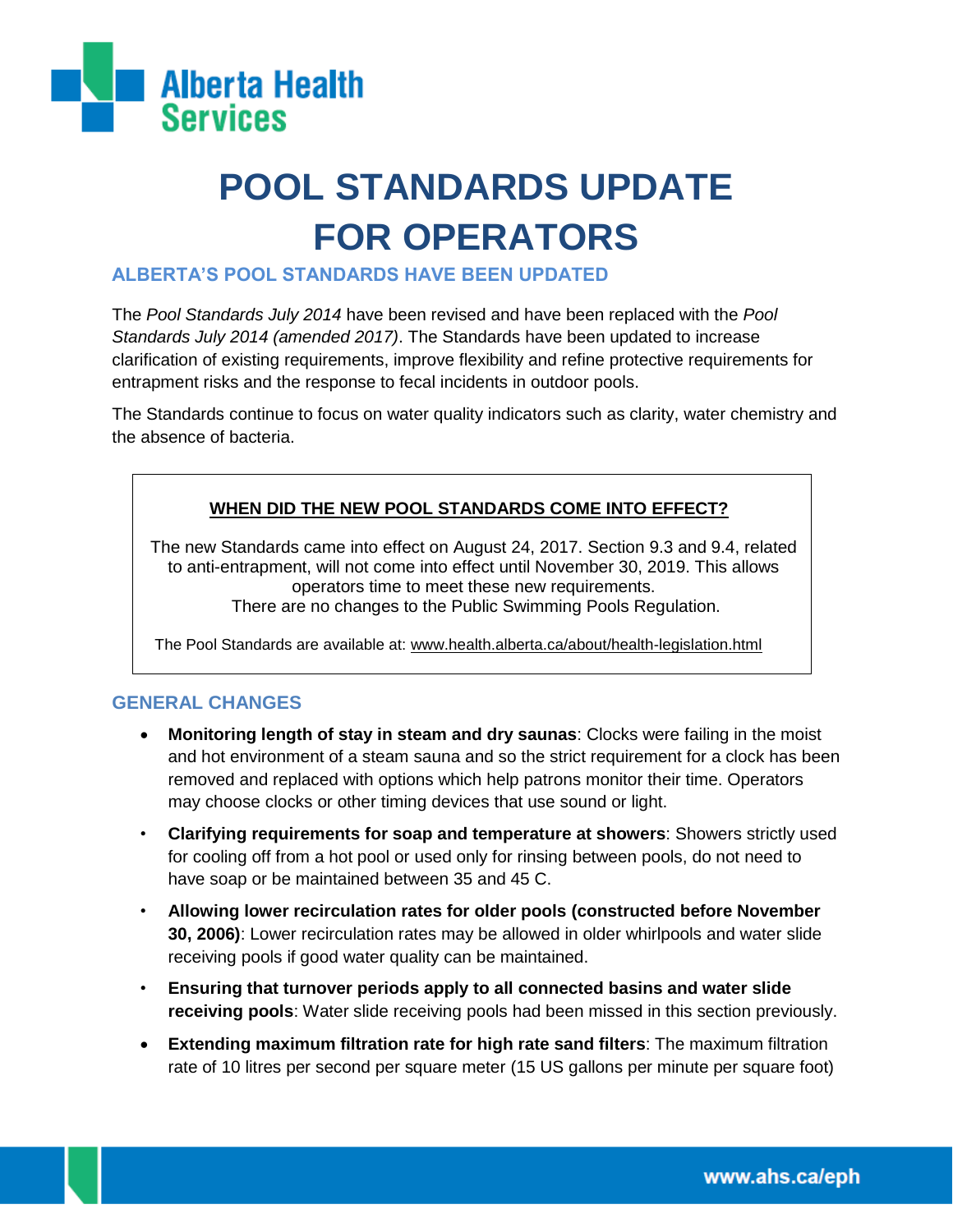for high rate sand filters applies to water slide receiving pools, wading pools and recirculating water spray parks.

- **Allowing higher filtration rates for pools constructed prior to November 30, 2006**: This gives flexibility to older pools where the filtration rates meet manufacturers' specifications and where water quality criteria are satisfied.
- **Expanding range of total alkalinity**: Systems will now be allowed to operate at 60 180 mg/L, or outside this range where good water quality can be maintained. The former range has been an issue for small volume pools, pools with high turbulence and pools using source water with high alkalinity.
- **Requiring records of pump maintenance**: It is important to track and record work done on pumps, since the maintenance can affect flow rate, recirculation, turnovers and entrapment risk.

## **ANTI-ENTRAPMENT CHANGES**

Alberta has adopted a more current and protective approach for the assessment of entrapment risks to bathers, as set out by the anti-entrapment expert committee for the United States Model Aquatic Health Code. The Standards have been revised in the following ways:

 **Replace the word 'velocity' with 'flow rate'.** The 'flow rate' across the drain cover is now recognized as the critical factor when assessing entrapment risk. Each cover that is installed must be certified to handle the maximum flow rate of the system. 'Maximum flow rate' means the highest possible water flow through a fully submerged suction system with the pump operating at full speed.

*For your information: A health inspector can provide you with an audit form which offers straightforward steps on assessing entrapment risks. An engineer or pool service company may be required to assist you.*

- **Removal of the exception for pools built prior to 2006 with 2 outlets which allowed 50% of flow through each drain.** In new pools and old, both outlets must now be able to accommodate 100% of the flow. Operators will need to re-assess the flow rate across all submerged suction outlets in existing pools with two or more outlets.
- **Guidance added on how to measure the distance between suction outlets**. The distance between outlets must be greater than 26 inches (66 centimeters) from the outside edge of one cover to the inside edge of the adjacent cover. It allows suction outlets to be located closer together and still adequately protects the patron (bather).

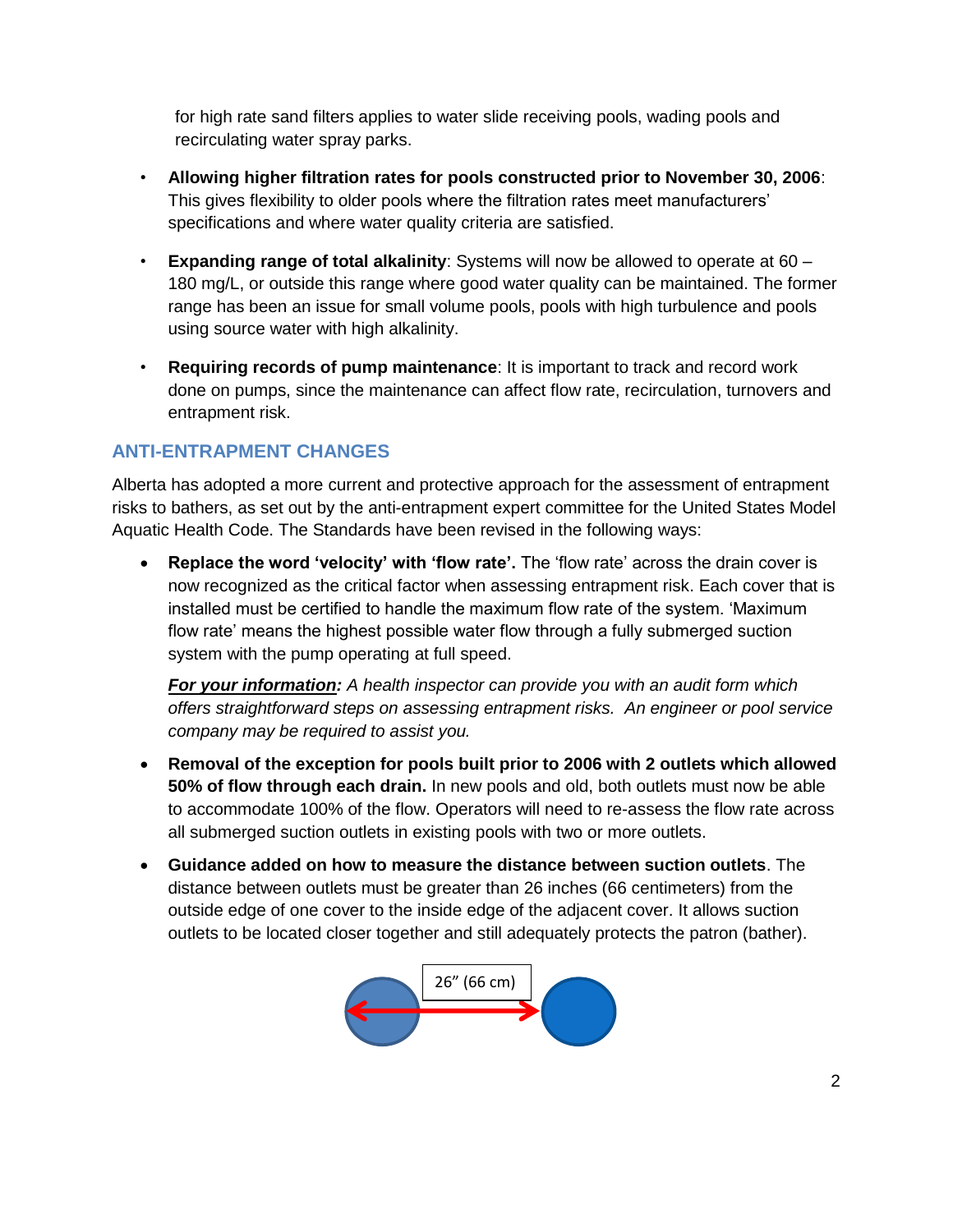- **Exemption of some suction outlets.** Outlets which are located on different planes (not installed in a seating area) will be exempted from the 26" spacing requirement. Entrapment is highly unlikely when outlets are located on different planes (i.e. a pool floor and wall).
- Require gravity drain systems if relied on as a secondary anti-entrapment system to be approved by a professional engineer.
- **Add the definition for "blockable suction outlets.** Blockable suction outlet has now been defined to provide a more precise description as per the recognized certifying body (ANSI/APSP).
- **Require immediate closure if a suction outlet cover is broken or missing or if the entrapment system is not working properly.** A provision was also added whereby, despite a broken, damaged or missing cover, the swimming pool may remain open if the health inspector is satisfied that the facility can adequately protect bathers.
- Covers continue to be required on equalizer and vacuum outlets, but don't need to be certified. These covers are not required to meet ANSI performance standards but must still be routinely checked during a daily inspection to make sure that they are not cracked, broken or missing.

*Note: The new reference to ASME/ANSI A122.19.17 (dealing with entrapment best practices) no longer includes '2010'*

### WHEN DO ENTRAPMENT REQUIREMENTS COME INTO EFFECT?

Compliance with the entrapment requirements has been extended for 2 more years to November 30, 2019. This will allow facilities time to review and re-assess their systems and, in a few cases, install new suction outlet covers or secondary systems

## **CONTAMINATION RESPONSE CHANGES**

### Diarrhea Contamination Management in Outdoor Pools

The use of cyanuric acid (stabilizer) in outdoors pools can significantly reduce the ability of the chlorine to kill parasites that may be found in diarrhea. The United States Centers for Disease Control now recommends reducing the levels of cyanuric acid to enhance the destruction of parasites